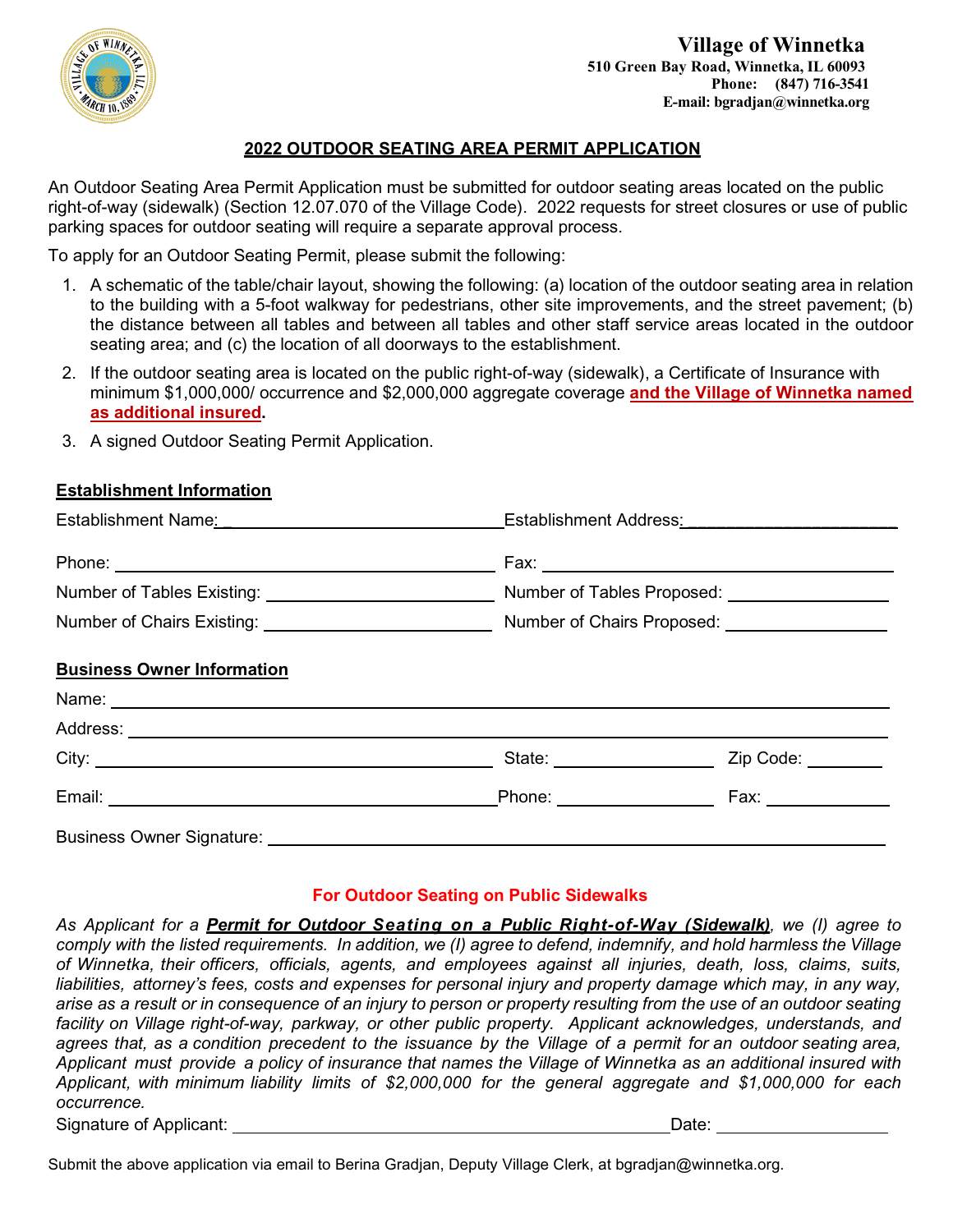

# **2022 OUTDOOR SEATING AREA INFORMATION**

An Outdoor Seating Area in the Village of Winnetka must adhere to the following guidelines:

### **Location**

- 1. Public sidewalks may be utilized for outdoor seating area as long as the outdoor seating area maintains a 5-foot wide accessible route for pedestrian traffic to pass-by.
- 2. Businesses may not use public streetscape improvements, such as public benches, in their outdoor seating area.
- 3. The location of outdoor seating areas must not create a visual impairment for vehicular, bicyclist, and pedestrian traffic.
- 4. Businesses may not expand outdoor seating in front of neighboring businesses without consulting with neighboring business/property owner and approval from the Village.

### **Outdoor Seating Area**

- 1. The outdoor seating area shall be accessible to the disabled and shall comply with all applicable federal, State and Village laws, ordinances, regulations concerning accessibility and nondiscrimination in the provision of services.
- 2. Inspection of the outdoor seating areas are required. Outdoor seating areas will be conditionally approved until inspections are completed by Village staff.
- 3. Businesses are required to maintain the cleanliness of their outdoor seating areas.
- 4. Businesses must keep building exits, fire hydrants and fire lanes free from obstructions at all times.
- 5. Permanent plumbing, electrical, and lighting fixtures shall not be installed without first securing the appropriate building permit.
- 6. Any temporary lighting shall be directed in a manner to not impair visibility on nearby streets and not shine into nearby residences or business.
- 7. Any extension cords need to be covered or moved to a location, so they do not create a trip hazard.
- 8. Where necessary, businesses should consider providing fencing, planter boxes, or other method of protecting any outdoor seating patrons.
- 9. Open-side tents are permitted to provide shelter for designated outdoor seating areas provided that the Village issues a temporary tent permit.
- 10.Live entertainment, televisions, and electronically amplified music or sound is permitted; however, any noise must not cause a nuisance or otherwise violate any local ordinances.

# **Liquor Guidelines**

- 1. Restaurants who wish to serve alcohol in an outdoor seating area must obtain the local liquor commissioner's approval and comply with directives issued by local liquor commission or state liquor control authorities.
- 2. Liquor served in an open container shall not be removed from the outdoor seating area.
- 3. Any directions by the Local Liquor Commissioner to modify or discontinue the service of alcohol shall be heeded immediately.